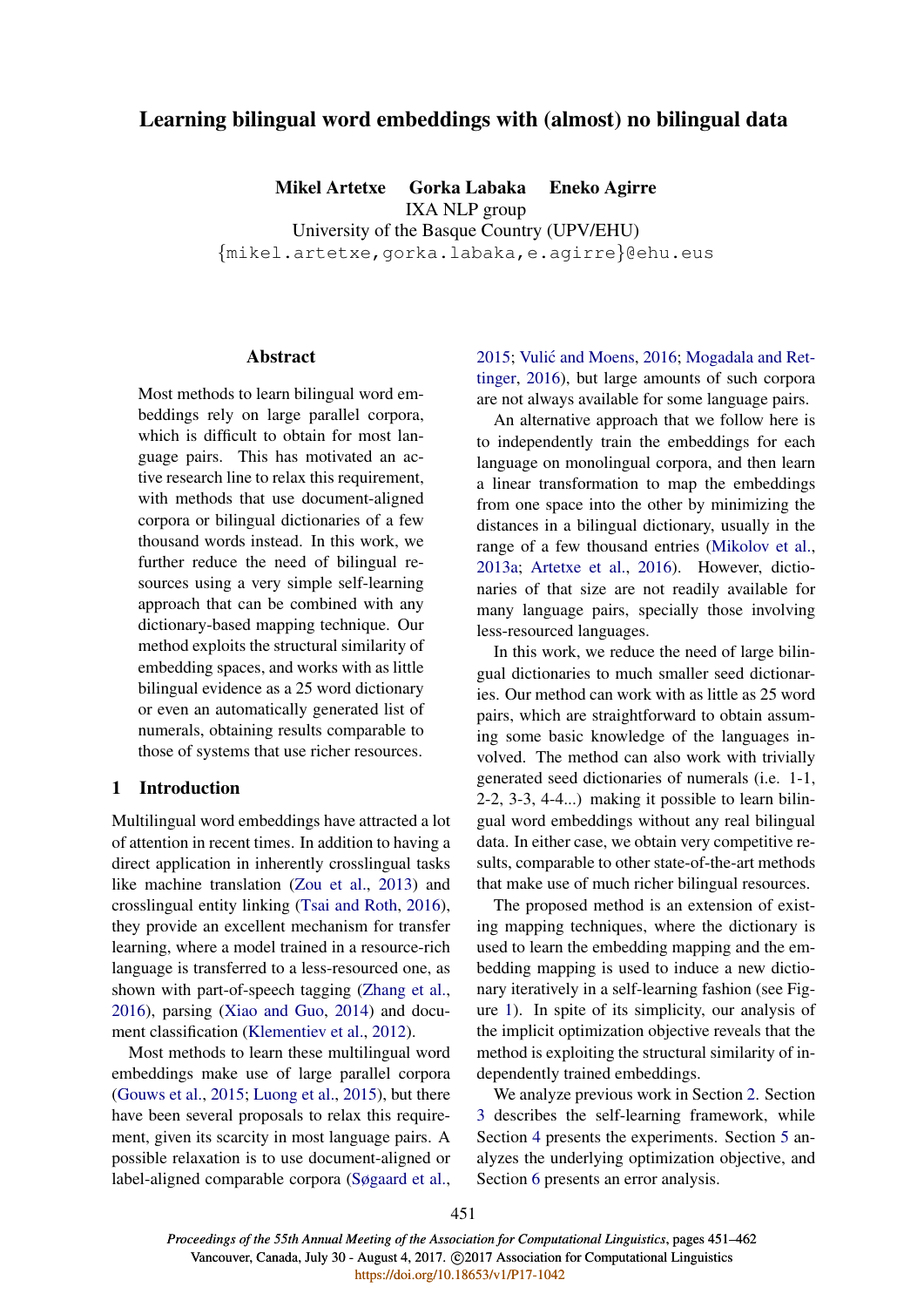

Figure 1: A general schema of the proposed self-learning framework. Previous works learn a mapping W based on the seed dictionary D, which is then used to learn the full dictionary. In our proposal we use the new dictionary to learn a new mapping, iterating until convergence.

#### 2 Related work

We will first focus on bilingual embedding mappings, which are the basis of our proposals, and then on other unsupervised and weakly supervised methods to learn bilingual word embeddings.

#### 2.1 Bilingual embedding mappings

Methods to induce bilingual mappings work by independently learning the embeddings in each language using monolingual corpora, and then learning a transformation from one embedding space into the other based on a bilingual dictionary.

The first of such methods is due to Mikolov et al. (2013a), who learn the linear transformation that minimizes the sum of squared Euclidean distances for the dictionary entries. The same optimization objective is used by Zhang et al. (2016), who constrain the transformation matrix to be orthogonal. Xing et al. (2015) incorporate length normalization in the training of word embeddings and maximize the cosine similarity instead, enforcing the orthogonality constraint to preserve the length normalization after the mapping. Finally, Lazaridou et al. (2015) use max-margin optimization with intruder negative sampling.

Instead of learning a single linear transformation from the source language into the target language, Faruqui and Dyer (2014) use canonical correlation analysis to map both languages to a shared vector space. Lu et al. (2015) extend this work and apply deep canonical correlation analysis to learn non-linear transformations.

Artetxe et al. (2016) propose a general framework that clarifies the relation between Mikolov et al. (2013a), Xing et al. (2015), Faruqui and Dyer (2014) and Zhang et al. (2016) as variants of the

same core optimization objective, and show that a new variant is able to surpass them all. While most of the previous methods use gradient descent, Artetxe et al. (2016) propose an efficient analytical implementation for those same methods, recently extended by Smith et al. (2017) to incorporate dimensionality reduction.

A prominent application of bilingual embedding mappings, with a direct application in machine translation (Zhao et al., 2015), is bilingual lexicon extraction, which is also the main evaluation method. More specifically, the learned mapping is used to induce the translation of source language words that were missing in the original dictionary, usually by taking their nearest neighbor word in the target language according to cosine similarity, although Dinu et al. (2015) and Smith et al. (2017) propose alternative retrieval methods to address the hubness problem.

# 2.2 Unsupervised and weakly supervised bilingual embeddings

As mentioned before, our method works with as little as 25 word pairs, while the methods discussed previously use thousands of pairs. The only exception in this regard is the work by Zhang et al. (2016), who only use 10 word pairs with good results on transfer learning for part-of-speech tagging. Our experiments will show that, although their method captures coarse-grained relations, it fails on finer-grained tasks like bilingual lexicon induction.

Bootstrapping methods similar to ours have been previously proposed for traditional countbased vector space models (Peirsman and Padó, 2010; Vulić and Moens, 2013). However, while previous techniques incrementally build a high-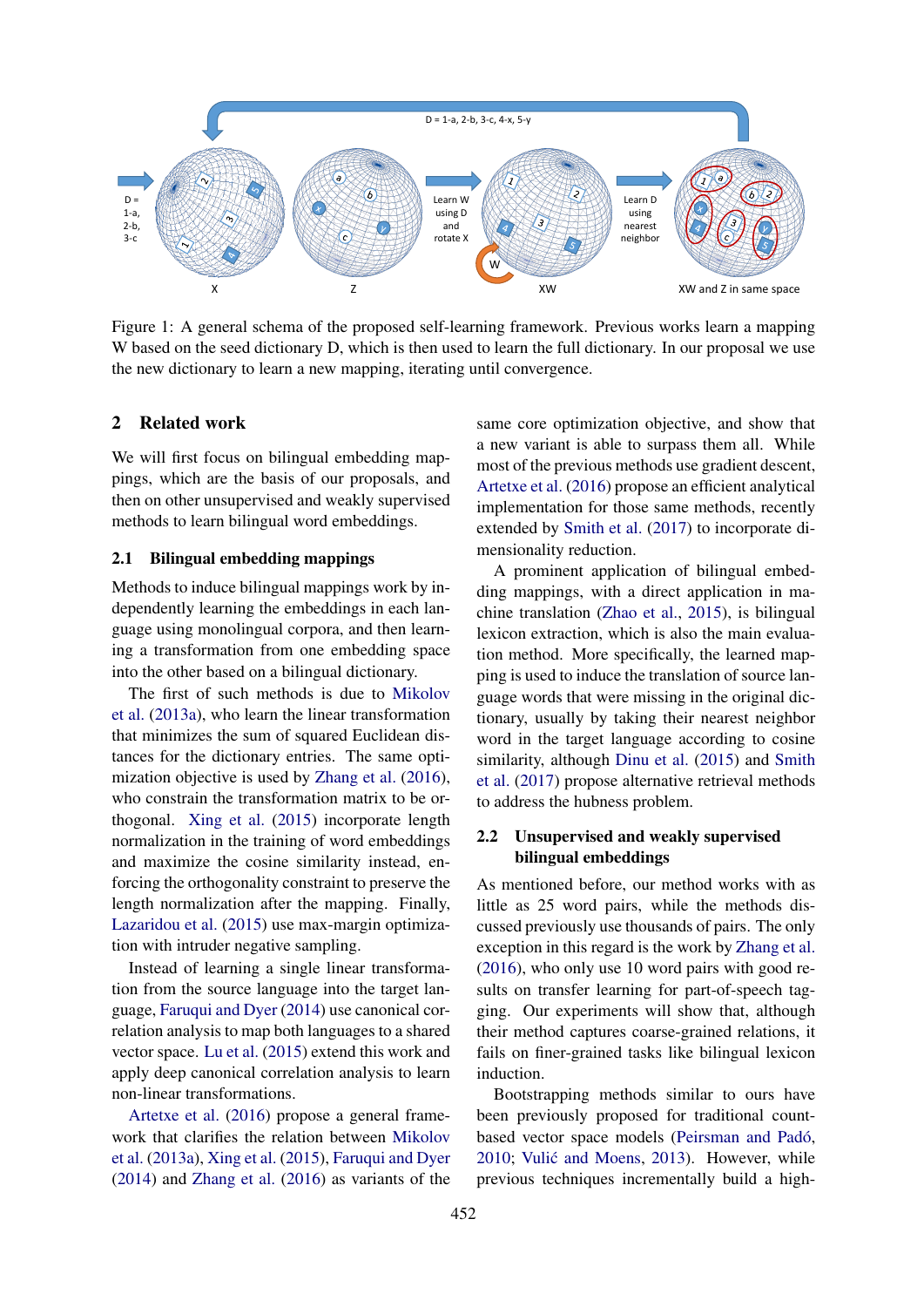| <b>Algorithm 1</b> Traditional framework       |  |  |  |  |  |  |
|------------------------------------------------|--|--|--|--|--|--|
| <b>Input:</b> $X$ (source embeddings)          |  |  |  |  |  |  |
| <b>Input:</b> $Z$ (target embeddings)          |  |  |  |  |  |  |
| <b>Input:</b> $D$ (seed dictionary)            |  |  |  |  |  |  |
| 1: $W \leftarrow$ LEARN_MAPPING(X, Z, D)       |  |  |  |  |  |  |
| 2: $D \leftarrow$ LEARN_DICTIONARY $(X, Z, W)$ |  |  |  |  |  |  |
| 3: EVALUATE_DICTIONARY( $D$ )                  |  |  |  |  |  |  |

dimensional model where each axis encodes the co-occurrences with a specific word and its equivalent in the other language, our method works with low-dimensional pre-trained word embeddings, which are more widely used nowadays.

A practical aspect for reducing the need of bilingual supervision is on the design of the seed dictionary. This is analyzed in depth by Vulic and ´ Korhonen (2016), who propose using documentaligned corpora to extract the training dictionary. A more common approach is to rely on shared words and cognates (Peirsman and Padó, 2010; Smith et al., 2017), eliminating the need of bilingual data in practice. Our use of shared numerals exploits the same underlying idea, but relies on even less bilingual evidence and should thus generalize better to distant language pairs.

Miceli Barone (2016) and Cao et al. (2016) go one step further and attempt to learn bilingual embeddings without any bilingual evidence. The former uses adversarial autoencoders (Makhzani et al., 2016), combining an encoder that maps the source language embeddings into the target language, a decoder that reconstructs the original embeddings, and a discriminator that distinguishes mapped embeddings from real target language embeddings, whereas the latter adds a regularization term to the training of word embeddings that pushes the mean and variance of each dimension in different languages close to each other. Although promising, the reported performance in both cases is poor in comparison to other methods.

Finally, the induction of bilingual knowledge from monolingual corpora is closely related to the decipherment scenario, for which models that incorporate word embeddings have also been proposed (Dou et al., 2015). However, decipherment is only concerned with translating text from one language to another and relies on complex statistical models that are designed specifically for that purpose, while our approach is more general and learns task-independent multilingual embeddings.

| <b>Algorithm 2</b> Proposed self-learning framework  |
|------------------------------------------------------|
| <b>Input:</b> $X$ (source embeddings)                |
| <b>Input:</b> Z (target embeddings)                  |
| <b>Input:</b> $D$ (seed dictionary)                  |
| $1:$ repeat                                          |
| $W \leftarrow$ LEARN_MAPPING(X, Z, D)<br>$2^{\circ}$ |
| $D \leftarrow$ LEARN_DICTIONARY $(X, Z, W)$<br>3:    |
| 4: until convergence criterion                       |

5: EVALUATE\_DICTIONARY $(D)$ 

#### 3 Proposed self-learning framework

As discussed in Section 2.1, a common evaluation task (and practical application) of bilingual embedding mappings is to induce bilingual lexicons, that is, to obtain the translation of source words that were missing in the training dictionary, which are then compared to a gold standard test dictionary for evaluation. This way, one can say that the seed (train) dictionary is used to learn a mapping, which is then used to induce a better dictionary (at least in the sense that it is larger). Algorithm 1 summarizes this framework.

Following this observation, we propose to use the output dictionary in Algorithm 1 as the input of the same system in a self-learning fashion which, assuming that the output dictionary was indeed better than the original one, should serve to learn a better mapping and, consequently, an even better dictionary the second time. The process can then be repeated iteratively to obtain a hopefully better mapping and dictionary each time until some convergence criterion is met. Algorithm 2 summarizes this alternative framework that we propose.

Our method can be combined with any embedding mapping and dictionary induction technique (see Section 2.1). However, efficiency turns out to be critical for a variety of reasons. First of all, by enclosing the learning logic in a loop, the total training time is increased by the number of iterations. Even more importantly, our framework requires to explicitly build the entire dictionary at each iteration, whereas previous work tends to induce the translation of individual words ondemand later at runtime. Moreover, from the second iteration onwards, it is this induced, full dictionary that has to be used to learn the embedding mapping, and not the considerably smaller seed dictionary as it is typically done. In the following two subsections, we respectively describe the embedding mapping method and the dictionary in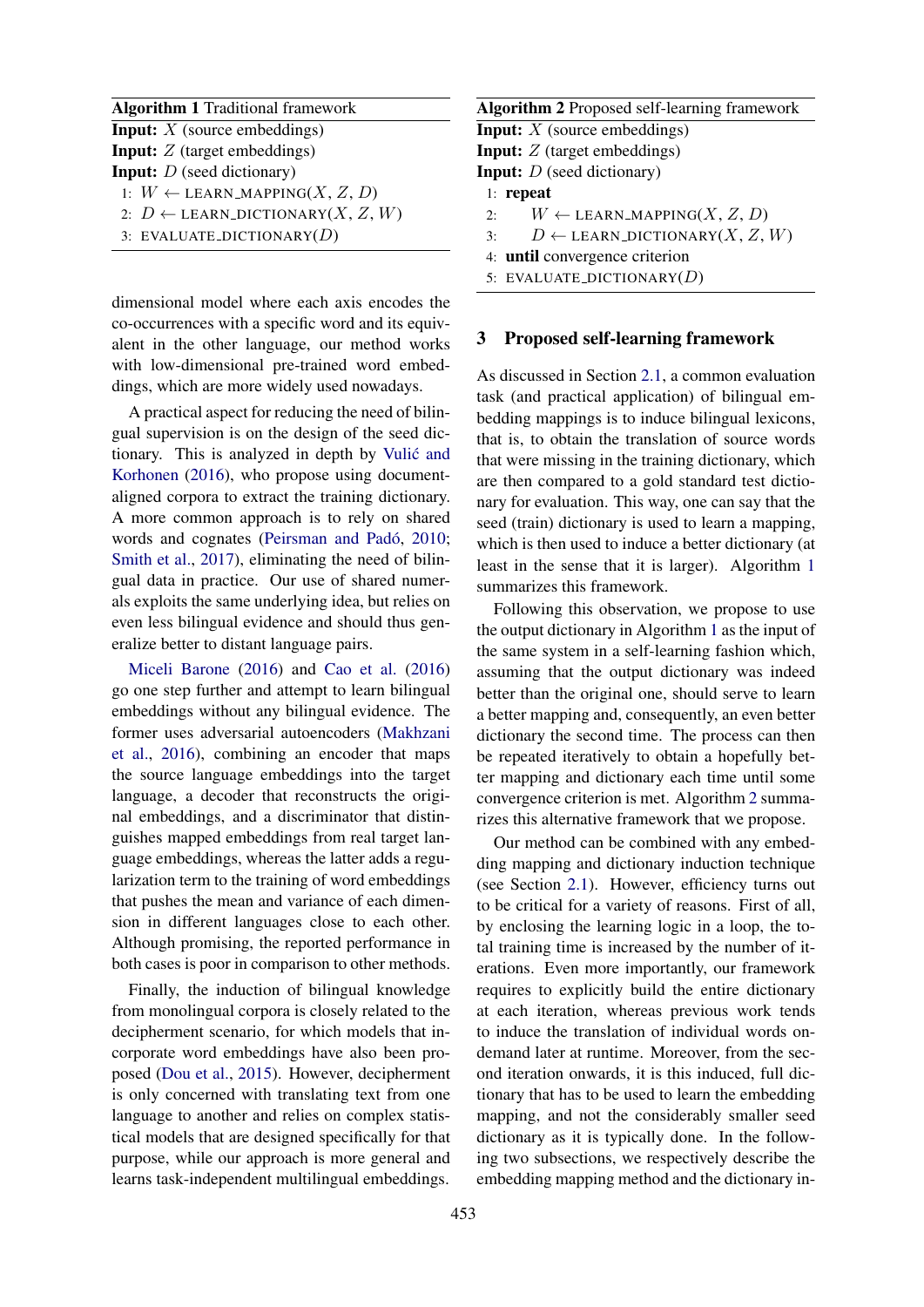duction method that we adopt in our work with these efficiency requirements in mind.

## 3.1 Embedding mapping

As discussed in Section 2.1, most previous methods to learn embedding mappings use variants of gradient descent. Among the more efficient exact alternatives, we decide to adopt the one by Artetxe et al. (2016) for its simplicity and good results as reported in their paper. We next present their method, adapting the formalization to explicitly incorporate the dictionary as required by our self-learning algorithm.

Let  $X$  and  $Z$  denote the word embedding matrices in two languages so that  $X_{i*}$  corresponds to the *i*th source language word embedding and  $Z_{i*}$ corresponds to the jth target language embedding. While Artetxe et al. (2016) assume these two matrices are aligned according to the dictionary, we drop this assumption and represent the dictionary explicitly as a binary matrix D, so that  $D_{ij} = 1$ if the ith source language word is aligned with the *i*th target language word. The goal is then to find the optimal mapping matrix  $W^*$  so that the sum of squared Euclidean distances between the mapped source embeddings  $X_{i*}W$  and target embeddings  $Z_{i*}$  for the dictionary entries  $D_{ij}$  is minimized:

$$
W^* = \underset{W}{\text{arg min}} \sum_{i} \sum_{j} D_{ij} ||X_{i*}W - Z_{j*}||^2
$$

Following Artetxe et al. (2016), we length normalize and mean center the embedding matrices  $X$  and  $Z$  in a preprocessing step, and constrain W to be an orthogonal matrix (i.e.  $WW^T =$  $W<sup>T</sup>W = I$ , which serves to enforce monolingual invariance, preventing a degradation in monolingual performance while yielding to better bilingual mappings. Under such orthogonality constraint, minimizing the squared Euclidean distance becomes equivalent to maximizing the dot product, so the above optimization objective can be reformulated as follows:

$$
W^* = \underset{W}{\arg\max} \ \mathrm{Tr} \left( X W Z^T D^T \right)
$$

where  $\text{Tr}(\cdot)$  denotes the trace operator (the sum of all the elements in the main diagonal). The optimal orthogonal solution for this problem is given by  $W^* = UV^T$ , where  $X^T DZ = U\Sigma V^T$  is the singular value decomposition of  $X^T DZ$ . Since the dictionary matrix  $D$  is sparse, this can be efficiently computed in linear time with respect to the number of dictionary entries.

#### 3.2 Dictionary induction

As discussed in Section 2.1, practically all previous work uses nearest neighbor retrieval for word translation induction based on embedding mappings. In nearest neighbor retrieval, each source language word is assigned the closest word in the target language. In our work, we use the dot product between the mapped source language embeddings and the target language embeddings as the similarity measure, which is roughly equivalent to cosine similarity given that we apply length normalization followed by mean centering as a preprocessing step (see Section 3.1). This way, following the notation in Section 3.1, we set  $D_{ij} = 1$ if  $j = \operatorname{argmax}_k (X_{i*}W) \cdot Z_{k*}$  and  $D_{ij} = 0$  otherwise<sup>1</sup>.

While we find that independently computing the similarity measure between all word pairs is prohibitively slow, the computation of the entire similarity matrix  $XWZ<sup>T</sup>$  can be easily vectorized using popular linear algebra libraries, obtaining big performance gains. However, the resulting similarity matrix is often too large to fit in memory when using large vocabularies. For that reason, instead of computing the entire similarity matrix  $XWZ<sup>T</sup>$  in a single step, we iteratively compute submatrices of it using vectorized matrix multiplication, find their corresponding maxima each time, and then combine the results.

#### 4 Experiments and results

In this section, we experimentally test the proposed method in bilingual lexicon induction and crosslingual word similarity. Subsection 4.1 describes the experimental settings, while Subsections 4.2 and 4.3 present the results obtained in each of the tasks. The code and resources necessary to reproduce our experiments are available at https://github.com/artetxem/ vecmap.

#### 4.1 Experimental settings

For easier comparison with related work, we evaluated our mappings on bilingual lexicon induction using the public English-Italian dataset by Dinu et al. (2015), which includes monolingual word embeddings in both languages together with a bilingual dictionary split in a training set and a

<sup>&</sup>lt;sup>1</sup>Note that we induce the dictionary entries starting from the source language words. We experimented with other alternatives in development, with minor differences.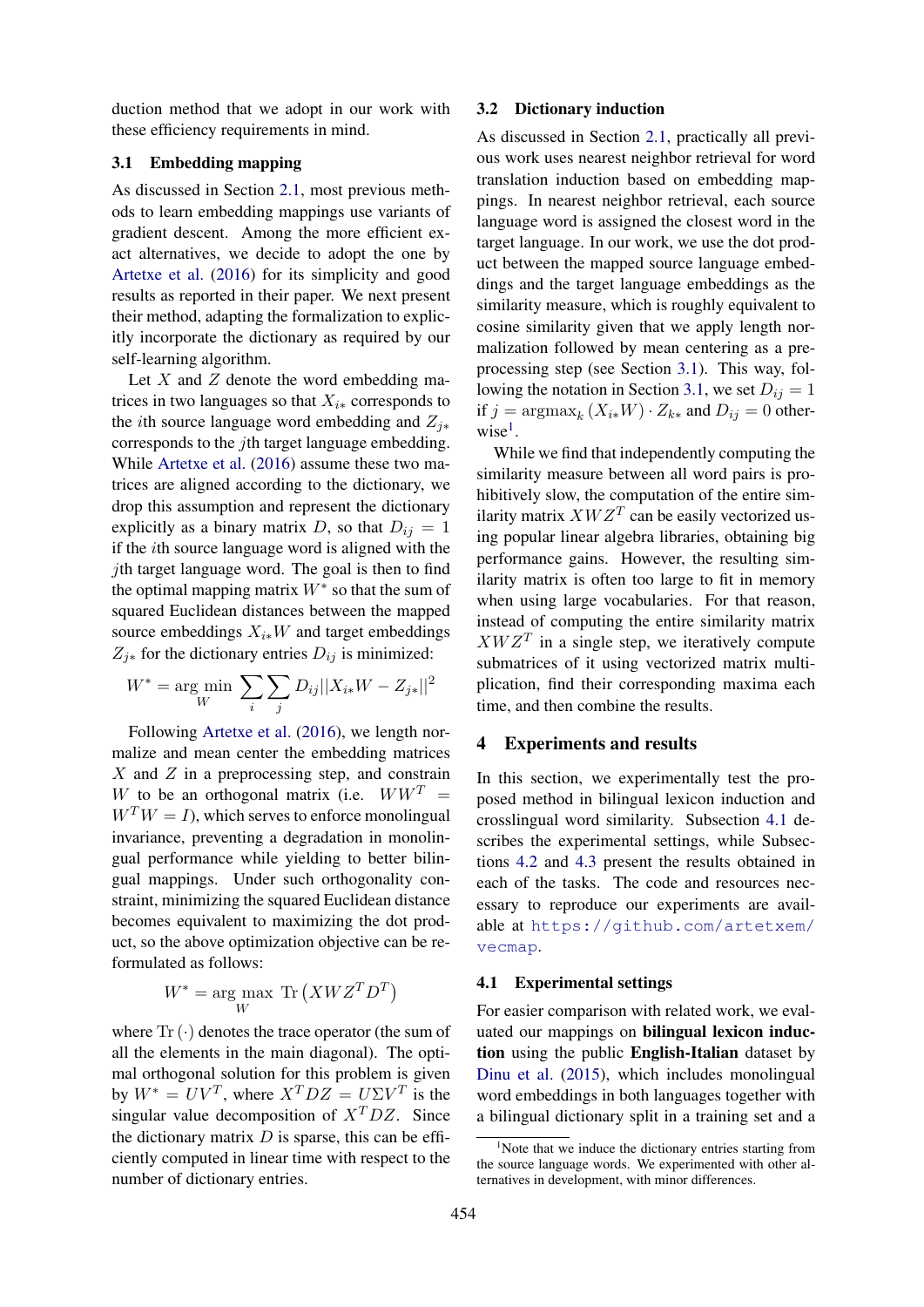test set<sup>2</sup>. The embeddings were trained with the word2vec toolkit with CBOW and negative sampling (Mikolov et al., 2013b)<sup>3</sup>, using a 2.8 billion word corpus for English (ukWaC + Wikipedia + BNC) and a 1.6 billion word corpus for Italian (itWaC). The training and test sets were derived from a dictionary built form Europarl word alignments and available at OPUS (Tiedemann, 2012), taking 1,500 random entries uniformly distributed in 5 frequency bins as the test set and the 5,000 most frequent of the remaining word pairs as the training set.

In addition to English-Italian, we selected two other languages from different language families with publicly available resources. We thus created analogous datasets for English-German and English-Finnish. In the case of German, the embeddings were trained on the 0.9 billion word corpus SdeWaC, which is part of the WaCky collection (Baroni et al., 2009) that was also used for English and Italian. Given that Finnish is not included in this collection, we used the 2.8 billion word Common Crawl corpus provided at WMT  $2016<sup>4</sup>$  instead, which we tokenized using the Stanford Tokenizer (Manning et al., 2014). In addition to that, we created training and test sets for both pairs from their respective Europarl dictionaries from OPUS following the exact same procedure used for English-Italian, and the word embeddings were also trained using the same configuration as Dinu et al. (2015).

Given that the main focus of our work is on small seed dictionaries, we created random subsets of 2,500, 1,000, 500, 250, 100, 75, 50 and 25 entries from the original training dictionaries of 5,000 entries. This was done by shuffling once the training dictionaries and taking their first  $k$  entries, so it is guaranteed that each dictionary is a strict subset of the bigger dictionaries.

In addition to that, we explored using automatically generated dictionaries as a shortcut to practical unsupervised learning. For that purpose, we created numeral dictionaries, consisting of words matching the  $[0-9]+$  regular expression in both vocabularies (e.g. 1-1, 2-2, 3-3, 1992-1992 etc.). The resulting dictionary had 2772 entries for English-Italian, 2148 for English-German, and 2345 for English-Finnish. While more sophisticated approaches are possible (e.g. involving the edit distance of all words), we believe that this method is general enough that should work with practically any language pair, as Arabic numerals are often used even in languages with a different writing system (e.g. Chinese and Russian).

While bilingual lexicon induction is a standard evaluation task for seed dictionary based methods like ours, it is unsuitable for bilingual corpus based methods, as statistical word alignment already provides a reliable way to derive dictionaries from bilingual corpora and, in fact, this is how the test dictionary itself is built in our case. For that reason, we carried out some experiments in crosslingual word similarity as a way to test our method in a different task and allowing to compare it to systems that use richer bilingual data. There are no many crosslingual word similarity datasets, and we used the RG-65 and WordSim-353 crosslingual datasets for English-German and the WordSim-353 crosslingual dataset for English-Italian as published by Camacho-Collados et al.  $(2015)^5$ .

As for the convergence criterion, we decide to stop training when the improvement on the average dot product for the induced dictionary falls below a given threshold from one iteration to the next. After length normalization, the dot product ranges from -1 to 1, so we decide to set this threshold at 1e-6, which we find to be a very conservative value yet enough that training takes a reasonable amount of time. The curves in the next section confirm that this was a reasonable choice.

This convergence criterion is usually met in less than 100 iterations, each of them taking 5 minutes on a modest desktop computer (Intel Core i5-4670 CPU with 8GiB of RAM), including the induction of a dictionary of 200,000 words at each iteration.

# 4.2 Bilingual lexicon induction

For the experiments on bilingual lexicon induction, we compared our method with those proposed by Mikolov et al. (2013a), Xing et al. (2015), Zhang et al. (2016) and Artetxe et al. (2016), all of them implemented as part of the framework proposed by the latter. The results ob-

<sup>2</sup>http://clic.cimec.unitn.it/

<sup>˜</sup>georgiana.dinu/down/

<sup>&</sup>lt;sup>3</sup>The context window was set to 5 words, the dimension of the embeddings to 300, the sub-sampling to 1e-05 and the number of negative samples to 10, and the vocabulary was restricted to the 200,000 most frequent words

<sup>4</sup>http://www.statmt.org/wmt16/ translation-task.html

<sup>5</sup>http://lcl.uniroma1.it/

similarity-datasets/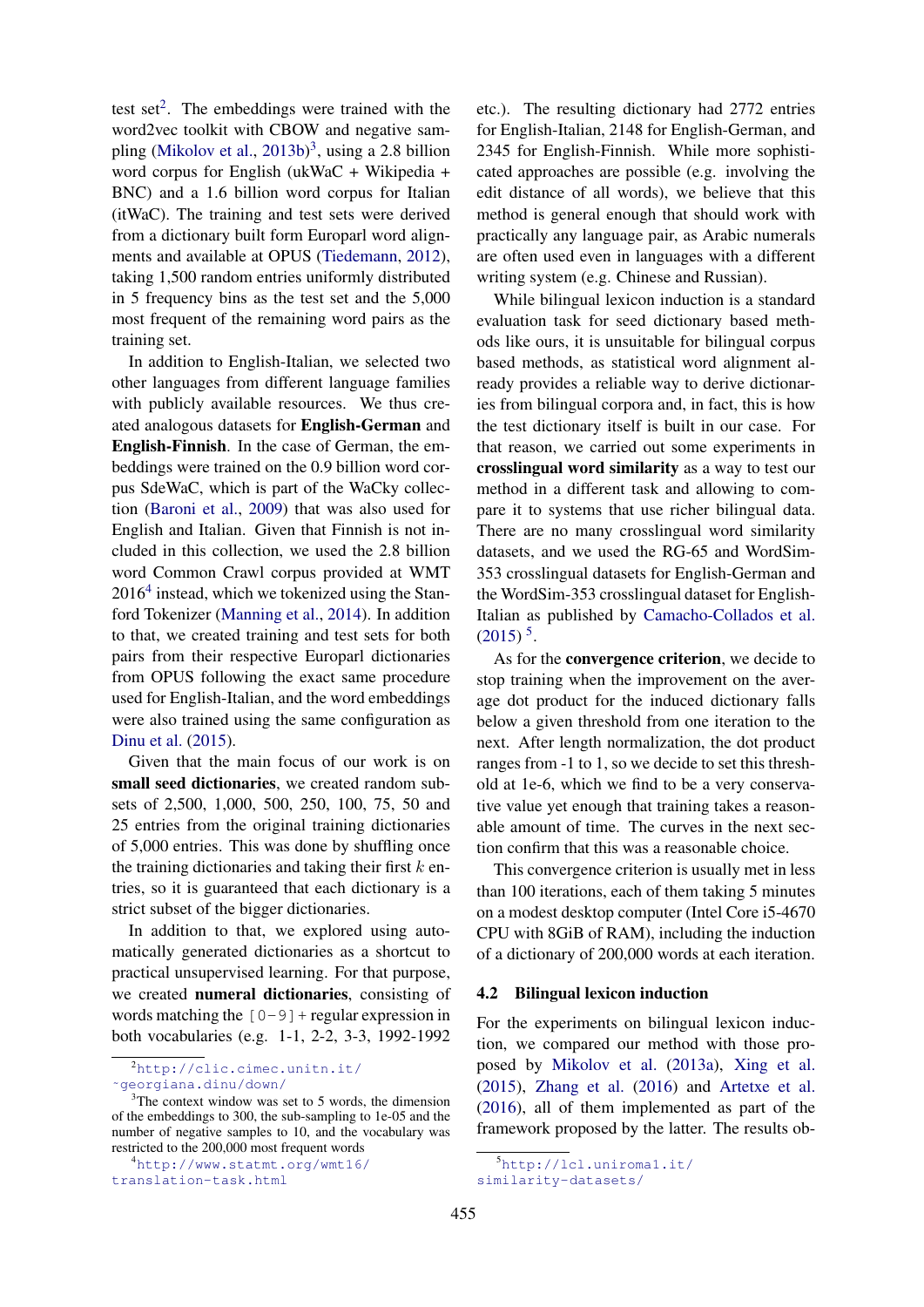|                         | English-Italian |       |       | <b>English-German</b> |       |       | <b>English-Finnish</b> |       |       |
|-------------------------|-----------------|-------|-------|-----------------------|-------|-------|------------------------|-------|-------|
|                         | 5.000           | 25    | num.  | 5.000                 | 25    | num.  | 5.000                  | 25    | num.  |
| Mikolov et al. (2013a)  | 34.93           | 0.00  | 0.00  | 35.00                 | 0.00  | 0.07  | 25.91                  | 0.00  | 0.00  |
| Xing et al. (2015)      | 36.87           | 0.00  | 0.13  | 41.27                 | 0.07  | 0.53  | 28.23                  | 0.07  | 0.56  |
| Zhang et al. $(2016)$   | 36.73           | 0.07  | 0.27  | 40.80                 | 0.13  | 0.87  | 28.16                  | 0.14  | 0.42  |
| Artetxe et al. $(2016)$ | 39.27           | 0.07  | 0.40  | 41.87                 | 0.13  | 0.73  | 30.62                  | 0.21  | 0.77  |
| Our method              | 39.67           | 37.27 | 39.40 | 40.87                 | 39.60 | 40.27 | 28.72                  | 28.16 | 26.47 |

Table 1: Accuracy (%) on bilingual lexicon induction for different seed dictionaries

tained with the 5,000 entry, 25 entry and the numerals dictionaries for all the 3 language pairs are given in Table 1.

The results for the 5,000 entry dictionaries show that our method is comparable or even better than the other systems. As another reference, the best published results using nearest-neighbor retrieval are due to Lazaridou et al. (2015), who report an accuracy of 40.20% for the full English-Italian dictionary, almost at pair with our system (39.67%).

In any case, the main focus of our work is on smaller dictionaries, and it is under this setting that our method really stands out. The 25 entry and numerals columns in Table 1 show the results for this setting, where all previous methods drop dramatically, falling below 1% accuracy in all cases. The method by Zhang et al. (2016) also obtains poor results with small dictionaries, which reinforces our hypothesis in Section 2.2 that their method can only capture coarse-grain bilingual relations for small dictionaries. In contrast, our proposed method obtains very competitive results for all dictionaries, with a difference of only 1-2 points between the full dictionary and both the 25 entry dictionary and the numerals dictionary in all three languages. Figure 2 shows the curve of the English-Italian accuracy for different seed dictionary sizes, confirming this trend.

Finally, it is worth mentioning that, even if all the three language pairs show the same general behavior, there are clear differences in their absolute accuracy numbers, which can be attributed to the linguistic proximity of the languages involved. In particular, the results for English-Finnish are about 10 points below the rest, which is explained by the fact that Finnish is a non-indoeuropean agglutinative language, making the task considerably more difficult for this language pair. In this regard, we believe that the good results with small dictionaries are a strong indication of the robustness of our method, showing that it is able to learn good bilingual mappings from very little bilingual evidence even for distant language pairs where the structural similarity of the embedding spaces is presumably weaker.

## 4.3 Crosslingual word similarity

In addition to the baseline systems in Section 4.2, in the crosslingual similarity experiments we also tested the method by Luong et al. (2015), which is the state-of-the-art for bilingual word embeddings based on parallel corpora (Upadhyay et al., 2016) 6 . As this method is an extension of word2vec, we used the same hyperparameters as for the monolingual embeddings when possible (see Section 4.1), and leave the default ones otherwise. We used Europarl as our parallel corpus to train this method as done by the authors, which consists of nearly 2 million parallel sentences.

As shown in the results in Table 2, our method obtains the best results in all cases, surpassing the rest of the dictionary-based methods by 1-3 points depending on the dataset. But, most importantly, it does not suffer from any significant degradation for using smaller dictionaries and, in fact, our method gets better results using the 25 entry dictionary or the numeral list as the only bilingual evidence than any of the baseline systems using much richer resources.

The relatively poor results of Luong et al. (2015) can be attributed to the fact that the dictionary based methods make use of much bigger monolingual corpora, while methods based on parallel corpora are restricted to smaller corpora. However, it is not clear how to introduce monolingual corpora on those methods. We did run some experiments with BilBOWA (Gouws et al., 2015), which supports training in monolingual corpora in addition to bilingual corpora, but obtained very poor results<sup>7</sup>. All in all, our experiments show

<sup>&</sup>lt;sup>6</sup>We also tested English-German pre-trained embeddings from Klementiev et al. (2012) and Chandar A P et al. (2014). They both had coverage problems that made the results hard to compare, and, when considering the correlations for the word pairs in their vocabulary, their performance was poor.

 $7$ Upadhyay et al. (2016) report similar problems using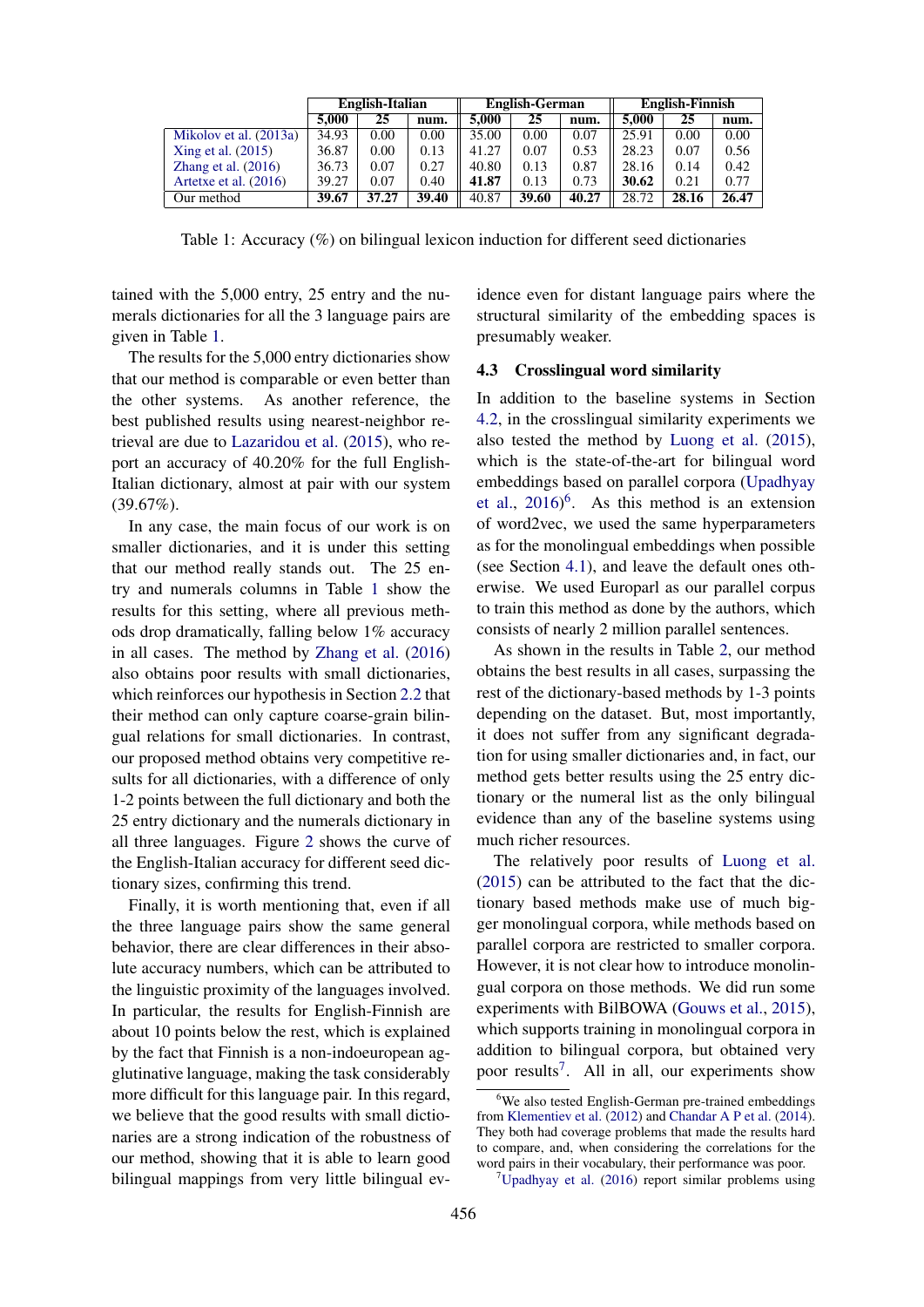

Figure 2: Accuracy on English-Italian bilingual lexicon induction for different seed dictionaries

that it is better to use large monolingual corpora in combination with very little bilingual data rather than a bilingual corpus of a standard size alone.

#### 5 Global optimization objective

It might seem somehow surprising at first that, as seen in the previous section, our simple selflearning approach is able to learn high quality bilingual embeddings from small seed dictionaries instead of falling in degenerated solutions. In this section, we try to shed light on our approach, and give empirical evidence supporting our claim.

More concretely, we argue that, for the embedding mapping and dictionary induction methods described in Section 3, the proposed selflearning framework is implicitly solving the following global optimization problem<sup>8</sup>:

$$
W^* = \underset{W}{\text{arg max}} \sum_{i} \underset{j}{\text{max}} (X_{i*}W) \cdot Z_{j*}
$$
  
s.t. 
$$
WW^T = W^T W = I
$$

Contrary to the optimization objective for  $W$  in Section 3.1, the global optimization objective does not refer to any dictionary, and maximizes the similarity between each source language word and its closest target language word. Intuitively, a random solution would map source language embeddings to seemingly random locations in the target language space, and it would thus be unlikely that

|                        |          | IТ   | DE   |      |
|------------------------|----------|------|------|------|
|                        | Bi. data | WS   | R G  | WS   |
| Luong et al. $(2015)$  | Europarl | .331 | .335 | .356 |
| Mikolov et al. (2013a) | 5k dict  | .627 | .643 | .528 |
| Xing et al. (2015)     | 5k dict  | .614 | .700 | .595 |
| Zhang et al. $(2016)$  | 5k dict  | .616 | .704 | .596 |
| Artetxe et al. (2016)  | 5k dict  | .617 | .716 | .597 |
|                        | 5k dict  | .624 | .742 | .616 |
| Our method             | 25 dict  | .626 | .749 | .612 |
|                        | num.     | .628 | .739 | .604 |

Table 2: Spearman correlations on English-Italian and English-German crosslingual word similarity

they have any target language word nearby, making the optimization value small. In contrast, a good solution would map source language words close to their translation equivalents in the target language space, and they would thus have their corresponding embeddings nearby, making the optimization value large. While it is certainly possible to build degenerated solutions that take high optimization values for small subsets of the vocabulary, we think that the structural similarity between independently trained embedding spaces in different languages is strong enough that optimizing this function yields to meaningful bilingual mappings when the size of the vocabulary is much larger than the dimensionality of the embeddings.

The reasoning for how the self-learning framework is optimizing this objective is as follows. At the end of each iteration, the dictionary  $D$  is updated to assign, for the current mapping  $W$ , each source language word to its closest target language word. This way, when we update  $W$  to maximize the average similarity of these dictionary entries at the beginning of the next iteration, it is guaranteed that the value of the optimization objective will improve (or at least remain the same). The reason is that the average similarity between each word and what were previously the closest words will be improved if possible, as this is what the updated W directly optimizes (see Section 3.1). In addition to that, it is also possible that, for some source words, some other target words get closer after the update. Thanks to this, our self-learning algorithm is guaranteed to converge to a local optimum of the above global objective, behaving like an alternating optimization algorithm for it.

It is interesting to note that the above reasoning is valid no matter what the the initial solution is, and, in fact, the global optimization objective does not depend on the seed dictionary nor any other

BilBOWA.

<sup>&</sup>lt;sup>8</sup>While we restrict our formal analysis to the embedding mapping and dictionary induction method that we use, the general reasoning should be valid for other choices as well.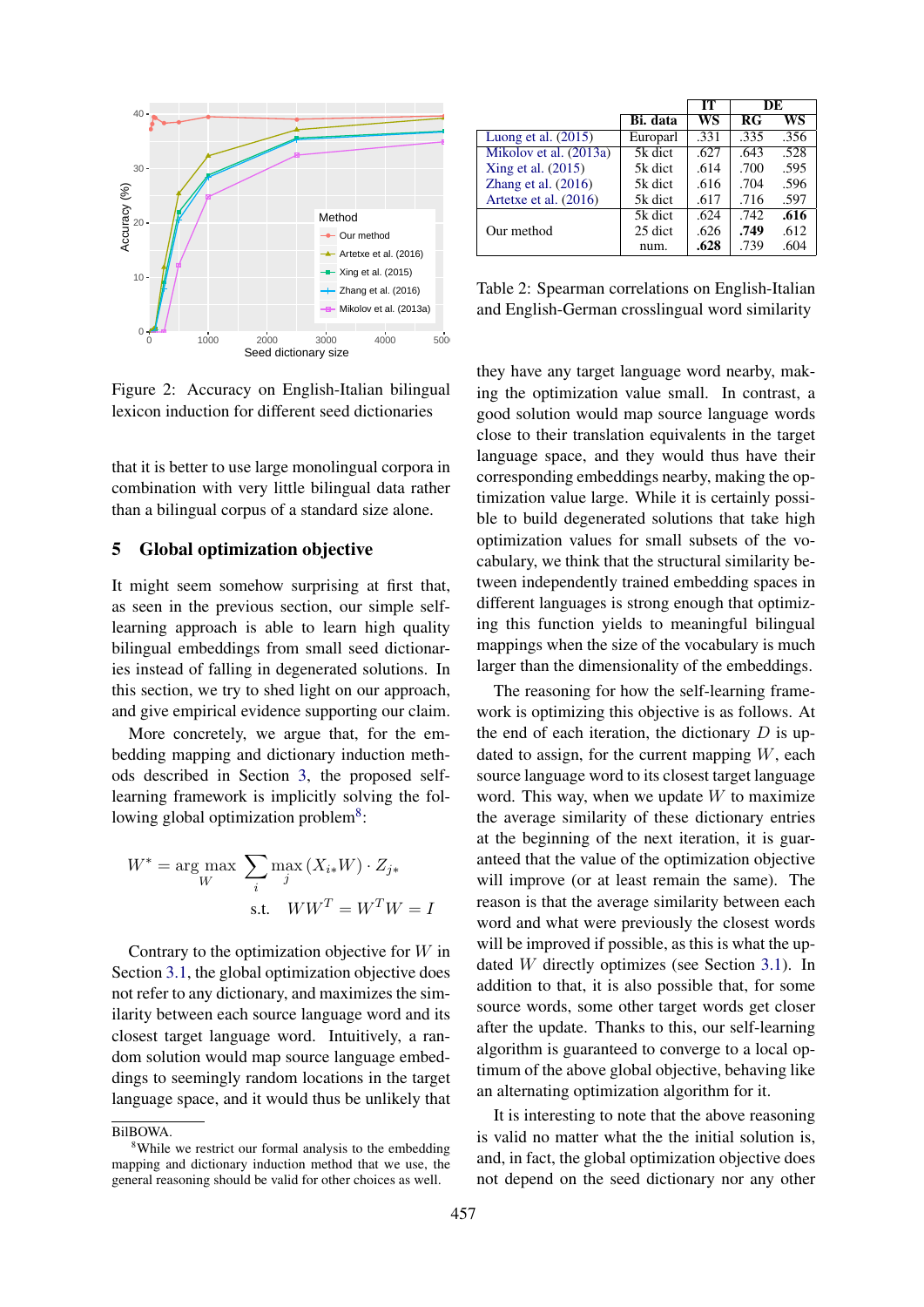

Figure 3: Learning curve on English-Italian according to the global objective function (left) and the accuracy on bilingual lexicon induction (right)

bilingual resource. For that reason, it should be possible to use a random initialization instead of a small seed dictionary. However, we empirically observe that this works poorly in practice, as our algorithm tends to get stuck in poor local optima when the initial solution is not good enough.

The general behavior of our method is reflected in Figure 3, which shows the learning curve for different seed dictionaries according to both the objective function and the accuracy on bilingual lexicon induction. As it can be seen, the objective function is improved from iteration to iteration and converges to a local optimum just as expected. At the same time, the learning curves show a strong correlation between the optimization objective and the accuracy, as it can be clearly observed that improving the former leads to an improvement of the latter, confirming our explanations. Regarding random initialization, the figure shows that the algorithm gets stuck in a poor local optimum of the objective function, which is the reason of the bad performance (0% accuracy) on bilingual lexicon induction, but the proposed optimization objective itself seems to be adequate.

Finally, we empirically observe that our algorithm learns similar mappings no matter what the seed dictionary was. We first repeated our experiments on English-Italian bilingual lexicon induction for 5 different dictionaries of 25 entries, obtaining an average accuracy of 38.15% and a standard deviation of only 0.75%. In addition to that, we observe that the overlap between the predictions made when starting with the full dictionary and the numerals dictionary is 76.00% (60.00% for the 25 entry dictionary). At the same time,

37.00% of the test cases are correctly solved by both instances, and it is only 5.07% of the test cases that one of them gets right and the other wrong (34.00% and 8.94% for the 25 entry dictionary). This suggests that our algorithm tends to converge to similar solutions even for disjoint seed dictionaries, which is in line with our view that we are implicitly optimizing an objective that is independent from the seed dictionary, yet a seed dictionary is necessary to build a good enough initial solution to avoid getting stuck in poor local optima. For that reason, it is likely that better methods to tackle this optimization problem would allow learning bilingual word embeddings without any bilingual evidence at all and, in this regard, we believe that our work opens exciting opportunities for future research.

## 6 Error analysis

So as to better understand the behavior of our system, we performed an error analysis of its output in English-Italian bilingual lexicon induction when starting with the 5,000 entry, the 25 entry and the numeral dictionaries in comparison with the baseline method of Artetxe et al. (2016) with the 5,000 entry dictionary. For that purpose, we took 100 random examples from the test set in the [1-5K] frequency bin, another 100 from the [5K-20K] frequency bin and 30 from the [100K-200K] frequency bin, and manually analyzed each of the errors made by all the 4 different variants.

Our analysis first reveals that, in all the cases, about a third of the translations taken as erroneous according to the gold standard are not so in real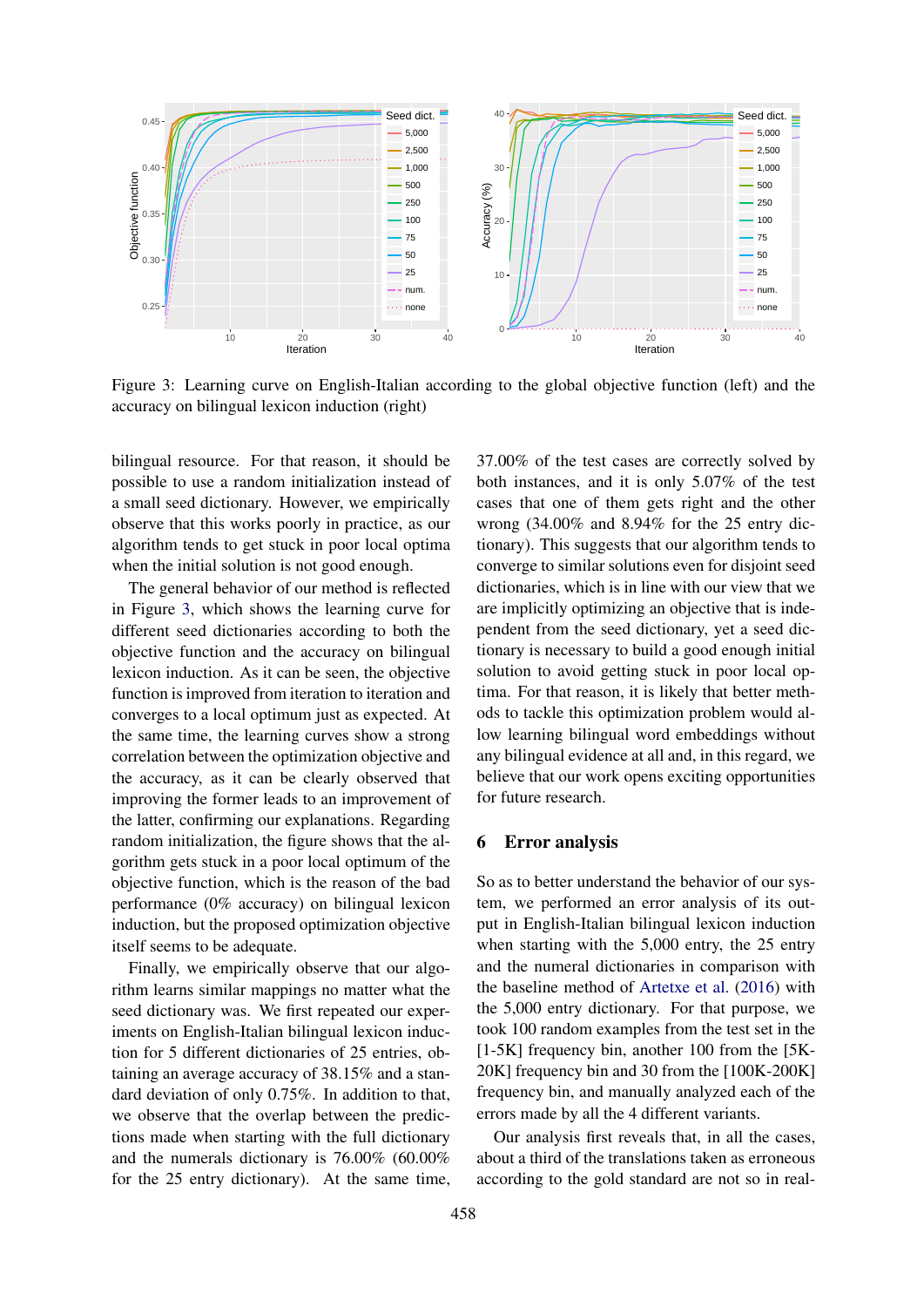ity. This corresponds to both different morphological variants of the gold standard translations (e.g. *dichiarato/dichiaro`*) and other valid translations that were missing in the gold standard (e.g.  $climb \rightarrow$  *salita* instead of the gold standard *scalato*). This phenomenon is considerably more pronounced in the first frequency bins, which already have a much higher accuracy according to the gold standard.

As for the actual errors, we observe that nearly a third of them correspond to named entities for all the different variants. Interestingly, the vast majority of the proposed translations in these cases are also named entities (e.g.  $Ryan \rightarrow Jason, John \rightarrow$ *Paolo*), which are often highly related to the original ones (e.g.  $\textit{Volvo} \rightarrow \textit{BAW}, \textit{Olympus} \rightarrow \textit{Nikon}$ ). While these are clear errors, it is understandable that these methods are unable to discriminate between named entities to this degree based solely on the distributional hypothesis, in particular when it comes to common proper names (e.g. *John*, *Andy*), and one could design alternative strategies to address this issue like taking the edit distance as an additional signal.

For the remaining errors, all systems tend to propose translations that have some degree of relationship with the correct ones, including nearsynonyms (e.g. *guidelines* → *raccomandazioni*), antonyms (e.g. *sender*  $\rightarrow$  *destinatario*) and words in the same semantic field (e.g. *nominalism*  $\rightarrow$  *intuizionismo* / *innatismo*, which are all philosophical doctrines). However, there are also a few instances where the relationship is weak or unclear (e.g. *loch*  $\rightarrow$  *giardini*, *sweep*  $\rightarrow$  *serrare*). We also observe a few errors that are related to multiwords or collocations (e.g. *carrier*  $\rightarrow$  *aereo*, presumably related to the multiword *air carrier* / *linea aerea*), as well as some rare word that is repeated across many translations (*Ferruzzi*), which could be attributed to the hubness problem (Dinu et al., 2015; Lazaridou et al., 2015).

All in all, our error analysis reveals that the baseline method of Artetxe et al. (2016) and the proposed algorithm tend to make the same kind of errors regardless of the seed dictionary used by the latter, which reinforces our interpretation in the previous section regarding an underlying optimization objective that is independent from any training dictionary. Moreover, it shows that the quality of the learned mappings is much better than what the raw accuracy numbers might suggest, encouraging the incorporation of these techniques in other applications.

# 7 Conclusions and future work

In this work, we propose a simple self-learning framework to learn bilingual word embedding mappings in combination with any embedding mapping and dictionary induction technique. Our experiments on bilingual lexicon induction and crosslingual word similarity show that our method is able to learn high quality bilingual embeddings from as little bilingual evidence as a 25 word dictionary or an automatically generated list of numerals, obtaining results that are competitive with state-of-the-art systems using much richer bilingual resources like larger dictionaries or parallel corpora. In spite of its simplicity, a more detailed analysis shows that our method is implicitly optimizing a meaningful objective function that is independent from any bilingual data which, with a better optimization method, might allow to learn bilingual word embeddings in a completely unsupervised manner.

In the future, we would like to delve deeper into this direction and fine-tune our method so it can reliably learn high quality bilingual word embeddings without any bilingual evidence at all. In addition to that, we would like to explore non-linear transformations (Lu et al., 2015) and alternative dictionary induction methods (Dinu et al., 2015; Smith et al., 2017). Finally, we would like to apply our model in the decipherment scenario (Dou et al., 2015).

#### Acknowledgements

We thank the anonymous reviewers for their insightful comments and Flavio Merenda for his help with the error analysis.

This research was partially supported by a Google Faculty Award, the Spanish MINECO (TUNER TIN2015-65308-C5-1-R, MUSTER PCIN-2015-226 and TADEEP TIN2015-70214-P, cofunded by EU FEDER), the Basque Government (MODELA KK-2016/00082) and the UPV/EHU (excellence research group). Mikel Artetxe enjoys a doctoral grant from the Spanish MECD.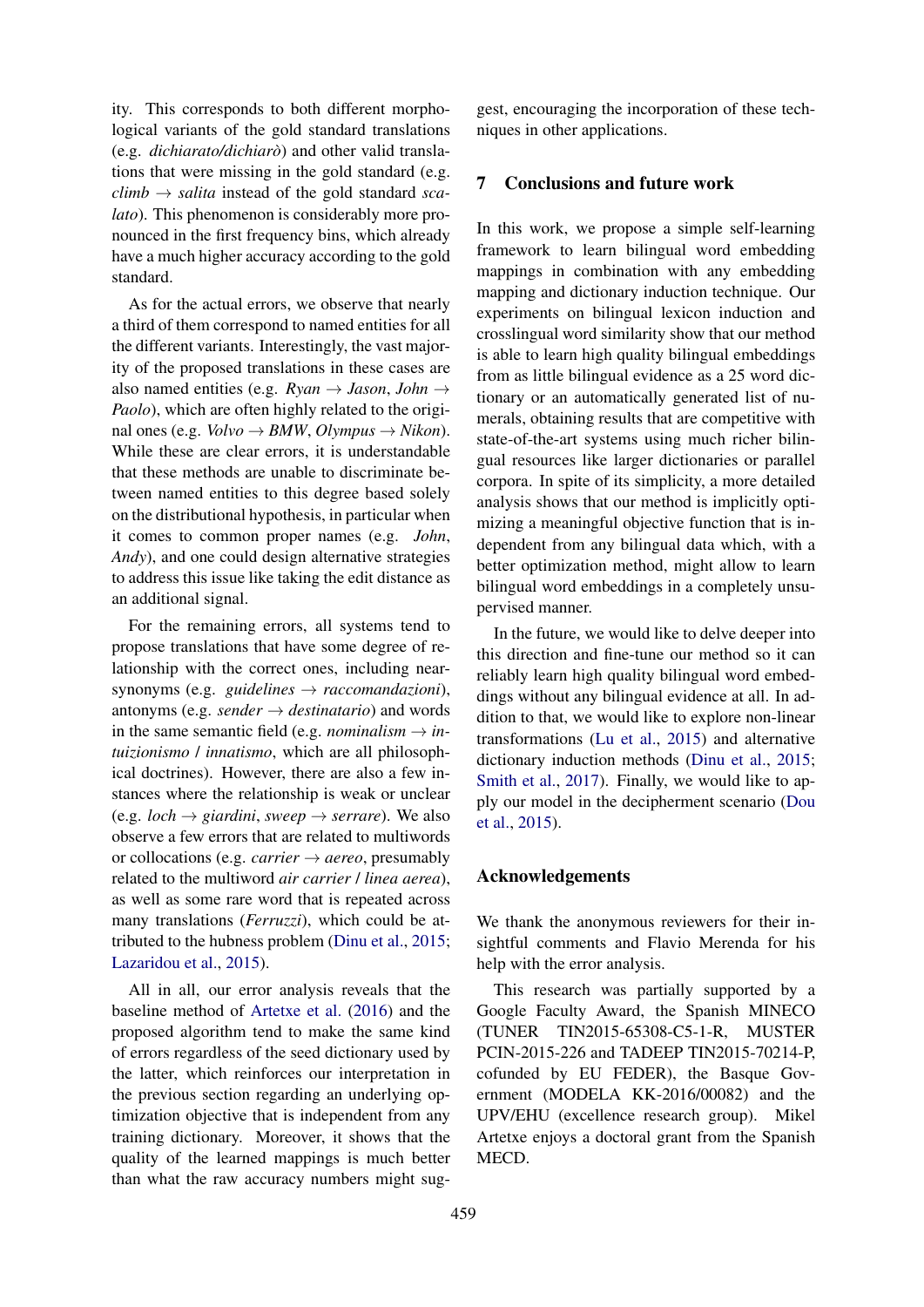#### References

- Mikel Artetxe, Gorka Labaka, and Eneko Agirre. 2016. Learning principled bilingual mappings of word embeddings while preserving monolingual invariance. In *Proceedings of the 2016 Conference on Empirical Methods in Natural Language Processing*. Association for Computational Linguistics, Austin, Texas, pages 2289–2294. https://aclweb.org/anthology/D16-1250.
- Marco Baroni, Silvia Bernardini, Adriano Ferraresi, and Eros Zanchetta. 2009. The WaCky wide web: a collection of very large linguistically processed web-crawled corpora. *Language resources and evaluation* 43(3):209–226.
- Jose Camacho-Collados, Mohammad Taher Pilehvar, ´ and Roberto Navigli. 2015. A framework for the construction of monolingual and cross-lingual word similarity datasets. In *Proceedings of the 53rd Annual Meeting of the Association for Computational Linguistics and the 7th International Joint Conference on Natural Language Processing (Volume 2: Short Papers)*. Association for Computational Linguistics, Beijing, China, pages 1–7. http://www.aclweb.org/anthology/P15-2001.
- Hailong Cao, Tiejun Zhao, Shu Zhang, and Yao Meng. 2016. A distribution-based model to learn bilingual word embeddings. In *Proceedings of COLING 2016, the 26th International Conference on Computational Linguistics: Technical Papers*. The COLING 2016 Organizing Committee, Osaka, Japan, pages 1818–1827. http://aclweb.org/anthology/C16-1171.
- Sarath Chandar A P, Stanislas Lauly, Hugo Larochelle, Mitesh Khapra, Balaraman Ravindran, Vikas C Raykar, and Amrita Saha. 2014. An autoencoder approach to learning bilingual word representations. In *Advances in Neural Information Processing Systems 27*, Curran Associates, Inc., pages 1853–1861. http://papers.nips.cc/paper/5270-anautoencoder-approach-to-learning-bilingual-wordrepresentations.pdf.
- Georgiana Dinu, Angeliki Lazaridou, and Marco Baroni. 2015. Improving zero-shot learning by mitigating the hubness problem. In *Proceedings of the 3rd International Conference on Learning Representations (ICLR 2015), workshop track*.
- Qing Dou, Ashish Vaswani, Kevin Knight, and Chris Dyer. 2015. Unifying bayesian inference and vector space models for improved de-<br>cipherment. In Proceedings of the 53rd An-In *Proceedings of the 53rd Annual Meeting of the Association for Computational Linguistics and the 7th International Joint Conference on Natural Language Processing (Volume 1: Long Papers)*. Association for Computational Linguistics, Beijing, China, pages 836–845. http://www.aclweb.org/anthology/P15-1081.
- Manaal Faruqui and Chris Dyer. 2014. Improving vector space word representations using multilingual

correlation. In *Proceedings of the 14th Conference of the European Chapter of the Association for Computational Linguistics*. Association for Computational Linguistics, Gothenburg, Sweden, pages 462– 471. http://www.aclweb.org/anthology/E14-1049.

- Stephan Gouws, Yoshua Bengio, and Greg Corrado. 2015. BilBOWA: Fast bilingual distributed representations without word alignments. In *Proceedings of the 32nd International Conference on Machine Learning*. pages 748–756.
- Alexandre Klementiev, Ivan Titov, and Binod Bhattarai. 2012. Inducing crosslingual distributed representations of words. In *Proceedings of COLING 2012*. The COLING 2012 Organizing Committee, Mumbai, India, pages 1459–1474. http://www.aclweb.org/anthology/C12-1089.
- Angeliki Lazaridou, Georgiana Dinu, and Marco Baroni. 2015. Hubness and pollution: Delving into cross-space mapping for zero-shot learning. In *Proceedings of the 53rd Annual Meeting of the Association for Computational Linguistics and the 7th International Joint Conference on Natural Language Processing (Volume 1: Long Papers)*. Association for Computational Linguistics, Beijing, China, pages 270–280. http://www.aclweb.org/anthology/P15-1027.
- Ang Lu, Weiran Wang, Mohit Bansal, Kevin Gimpel, and Karen Livescu. 2015. Deep multilingual correlation for improved word embeddings. In *Proceedings of the 2015 Conference of the North American Chapter of the Association for Computational Linguistics: Human Language Technologies*. Association for Computational Linguistics, Denver, Colorado, pages 250–256. http://www.aclweb.org/anthology/N15-1028.
- Thang Luong, Hieu Pham, and Christopher D. Manning. 2015. Bilingual word representations with monolingual quality in mind. In *Proceedings of the 1st Workshop on Vector Space Modeling for Natural Language Processing*. Association for Computational Linguistics, Denver, Colorado, pages 151– 159. http://www.aclweb.org/anthology/W15-1521.
- Alireza Makhzani, Jonathon Shlens, Navdeep Jaitly, Ian Goodfellow, and Brendan Frey. 2016. Adversarial autoencoders. In *Proceedings of the 4rd International Conference on Learning Representations (ICLR 2016), workshop track*.
- Christopher Manning, Mihai Surdeanu, John Bauer, Jenny Finkel, Steven Bethard, and David Mc-Closky. 2014. The Stanford CoreNLP Nat-<br>ural Language Processing Toolkit. In Proural Language Processing Toolkit. *ceedings of 52nd Annual Meeting of the Association for Computational Linguistics: System Demonstrations*. Association for Computational Linguistics, Baltimore, Maryland, pages 55–60. http://www.aclweb.org/anthology/P14-5010.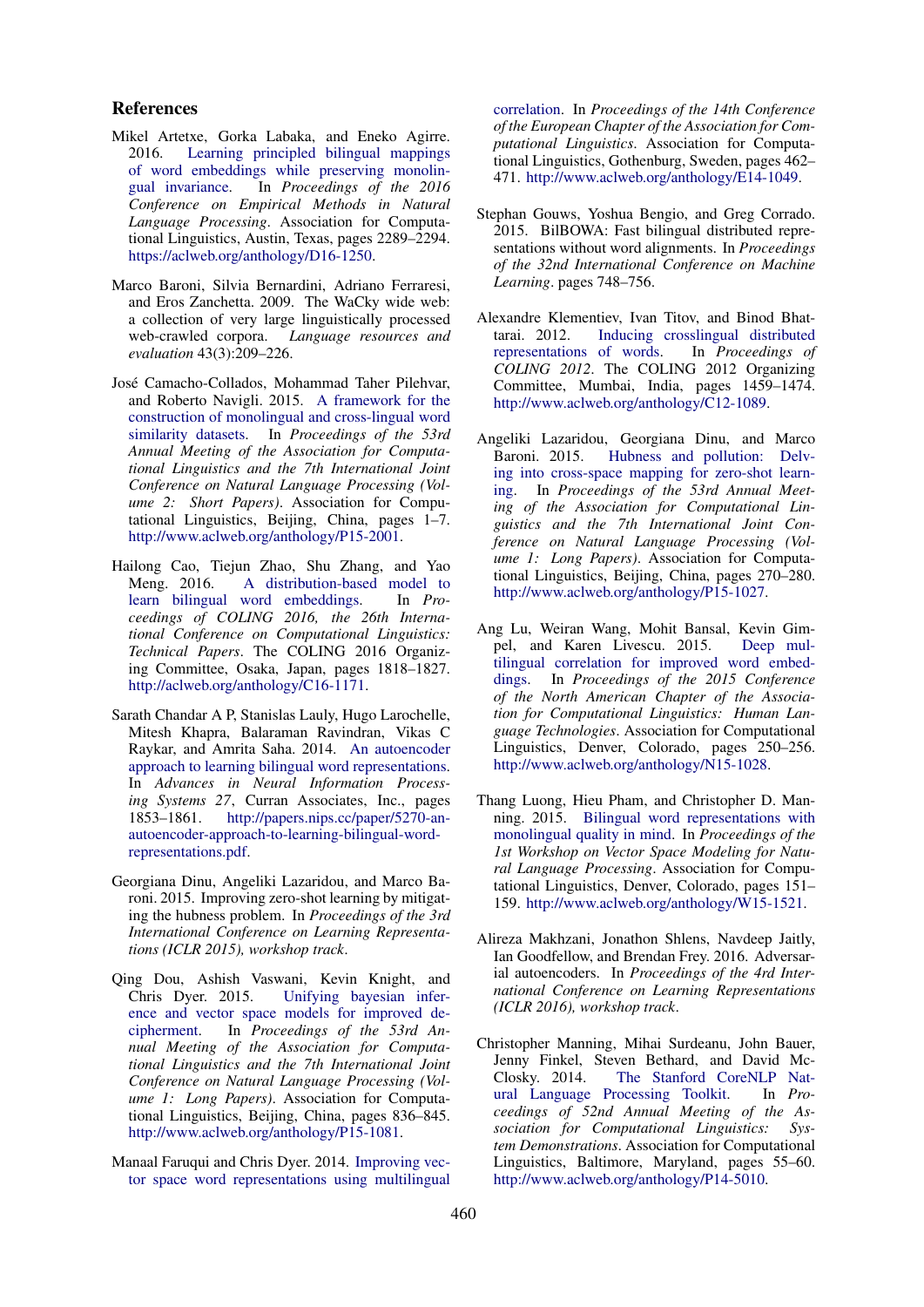- Antonio Valerio Miceli Barone. 2016. Towards crosslingual distributed representations without parallel text trained with adversarial autoencoders. In *Proceedings of the 1st Workshop on Representation Learning for NLP*. Association for Computational Linguistics, Berlin, Germany, pages 121–126. http://anthology.aclweb.org/W16-1614.
- Tomas Mikolov, Quoc V Le, and Ilya Sutskever. 2013a. Exploiting similarities among languages for machine translation. *arXiv preprint arXiv:1309.4168* .
- Tomas Mikolov, Ilya Sutskever, Kai Chen, Greg S Corrado, and Jeff Dean. 2013b. Distributed representations of words and phrases and their compositionality. In *Advances in Neural Information Processing Systems 26*, Curran Associates, Inc., pages 3111–3119. http://papers.nips.cc/paper/5021 distributed-representations-of-words-and-phrasesand-their-compositionality.pdf.
- Aditya Mogadala and Achim Rettinger. 2016. Bilingual word embeddings from parallel and nonparallel corpora for cross-language text classification. In *Proceedings of the 2016 Conference of the North American Chapter of the Association for Computational Linguistics: Human Language Technologies*. Association for Computational Linguistics, San Diego, California, pages 692–702. http://www.aclweb.org/anthology/N16-1083.
- Yves Peirsman and Sebastian Padó. 2010. Crosslingual induction of selectional preferences with bilingual vector spaces. In *Human Language Technologies: The 2010 Annual Conference of the North American Chapter of the Association for Computational Linguistics*. Association for Computational Linguistics, Los Angeles, California, pages 921– 929. http://www.aclweb.org/anthology/N10-1135.
- Samuel L. Smith, David H.P. Turban, Steven Hamblin, and Nils Y. Hammerla. 2017. Offline bilingual word vectors, orthogonal transformations and the inverted softmax. In *Proceedings of the 5th International Conference on Learning Representations (ICLR 2017), conference track*.
- Anders Søgaard, Željko Agić, Héctor Martínez Alonso, Barbara Plank, Bernd Bohnet, and Anders Johannsen. 2015. Inverted indexing for crosslingual NLP. In *Proceedings of the 53rd Annual Meeting of the Association for Computational Linguistics and the 7th International Joint Conference on Natural Language Processing (Volume 1: Long Papers)*. Association for Computational Linguistics, Beijing, China, pages 1713– 1722. http://www.aclweb.org/anthology/P15-1165.
- Jörg Tiedemann. 2012. Parallel data, tools and interfaces in OPUS. In *Proceedings of the Eight International Conference on Language Resources and Evaluation (LREC'12)*. European Language Resources Association (ELRA), Istanbul, Turkey.
- Chen-Tse Tsai and Dan Roth. 2016. Cross-lingual wikification using multilingual embeddings. In *Proceedings of the 2016 Conference of the North American Chapter of the Association for Computational Linguistics: Human Language Technologies*. Association for Computational Linguistics, San Diego, California, pages 589–598. http://www.aclweb.org/anthology/N16-1072.
- Shyam Upadhyay, Manaal Faruqui, Chris Dyer, and Dan Roth. 2016. Cross-lingual models of word embeddings: An empirical comparison. In *Proceedings of the 54th Annual Meeting of the Association for Computational Linguistics (Volume 1: Long Papers)*. Association for Computational Linguistics, Berlin, Germany, pages 1661–1670. http://www.aclweb.org/anthology/P16-1157.
- Ivan Vulić and Anna Korhonen. 2016. On the role of seed lexicons in learning bilingual word embeddings. In *Proceedings of the 54th Annual Meeting of the Association for Computational Linguistics (Volume 1: Long Papers)*. Association for Computational Linguistics, Berlin, Germany, pages 247–257. http://www.aclweb.org/anthology/P16-1024.
- Ivan Vulić and Marie-Francine Moens. 2013. A study on bootstrapping bilingual vector spaces from nonparallel data (and nothing else). In *Proceedings of the 2013 Conference on Empirical Methods in Natural Language Processing*. Association for Computational Linguistics, Seattle, Washington, USA, pages 1613–1624. http://www.aclweb.org/anthology/D13- 1168.
- Ivan Vulic and Marie-Francine Moens. 2016. Bilingual ´ distributed word representations from documentaligned comparable data. *Journal of Artificial Intelligence Research* 55(1):953–994.
- Min Xiao and Yuhong Guo. 2014. Distributed word representation learning for cross-lingual dependency parsing. In *Proceedings of the Eighteenth Conference on Computational Natural Language Learning*. Association for Computational Linguistics, Ann Arbor, Michigan, pages 119–129. http://www.aclweb.org/anthology/W14-1613.
- Chao Xing, Dong Wang, Chao Liu, and Yiye Lin. 2015. Normalized word embedding and orthogonal transform for bilingual word translation. In *Proceedings of the 2015 Conference of the North American Chapter of the Association for Computational Linguistics: Human Language Technologies*. Association for Computational Linguistics, Denver, Colorado, pages 1006–1011. http://www.aclweb.org/anthology/N15-1104.
- Yuan Zhang, David Gaddy, Regina Barzilay, and Tommi Jaakkola. 2016. Ten pairs to tag – multilingual pos tagging via coarse mapping between embeddings. In *Proceedings of the 2016 Conference of the North American Chapter of the Association for Computational Linguistics: Human Language*